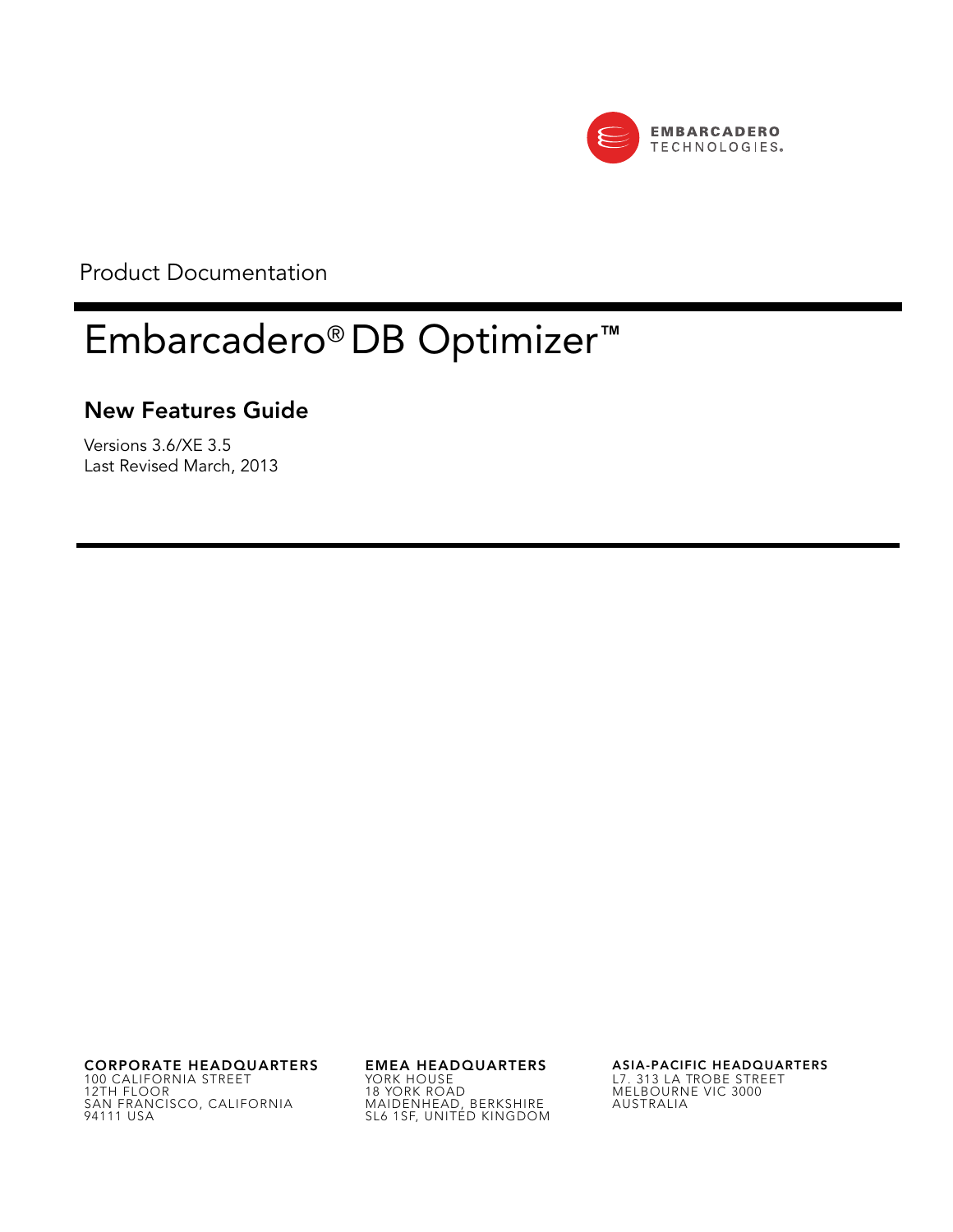© 2012 Embarcadero Technologies, Inc. Embarcadero, the Embarcadero Technologies logos, and all other Embarcadero Technologies product or service names are trademarks or registered trademarks of Embarcadero Technologies, Inc. All other trademarks are property of their respective owners.

This software/documentation contains proprietary information of Embarcadero Technologies, Inc.; it is provided under a license agreement containing restrictions on use and disclosure and is also protected by copyright law. Reverse engineering of the software is prohibited.

Embarcadero Technologies, Inc. is a leading provider of award-winning tools for application developers and database professionals so they can design systems right, build them faster and run them better, regardless of their platform or programming language. Ninety of the Fortune 100 and an active community of more than three million users worldwide rely on Embarcadero products to increase productivity, reduce costs, simplify change management and compliance and accelerate innovation. The company's flagship tools include: Embarcadero® Change Manager™, CodeGear™ RAD Studio, DBArtisan®, Delphi®, ER/Studio®, JBuilder® and Rapid SQL®. Founded in 1993, Embarcadero is headquartered in San Francisco, with offices located around the world. Embarcadero is online at www.embarcadero.com.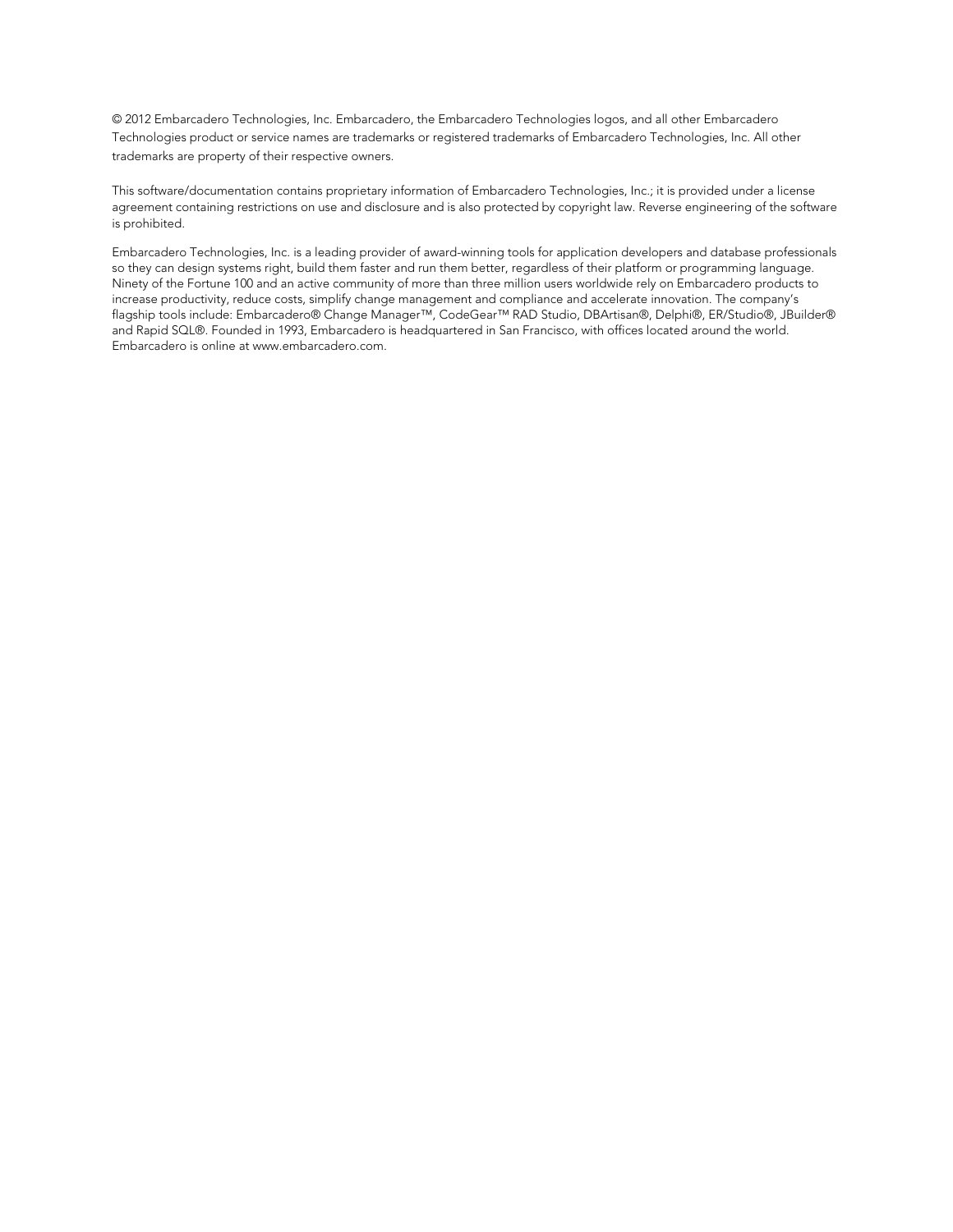## **Contents**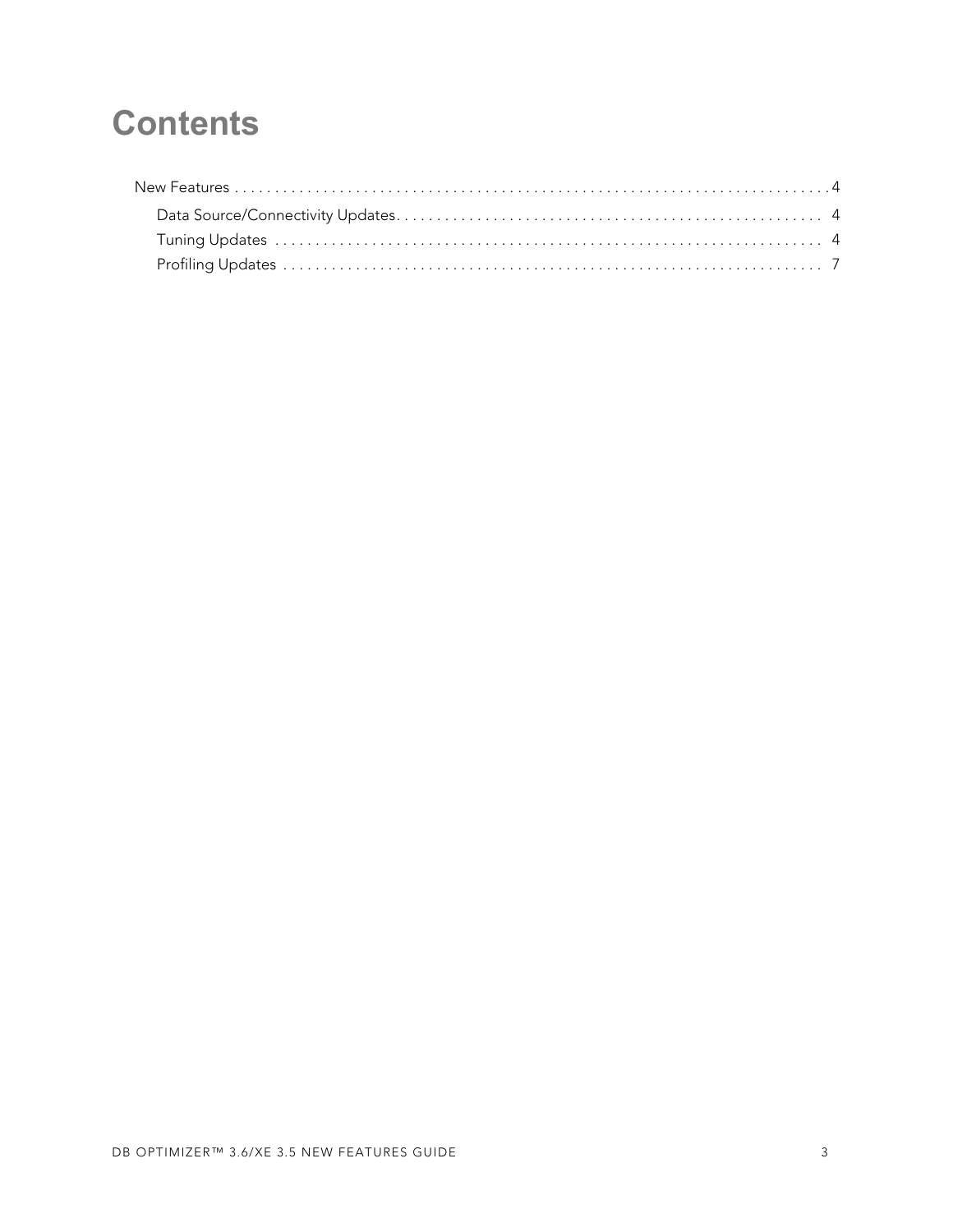## <span id="page-3-0"></span>NEW FEATURES

New features for this release fall into the following categories:

- [Data Source/Connectivity Updates](#page-3-1)
- [Tuning Updates](#page-3-2)
- [Profiling Updates](#page-6-0)

## <span id="page-3-1"></span>DATA SOURCE/CONNECTIVITY UPDATES

The following topics provide high-level descriptions of data source management and connectivity improvements for this release.

#### **Custom Data Source Categories**

In previous releases, you could assign a category to a data source to make it visually distinctive in the Data Source Explorer and in other relevant areas of the user interface. Your choices were restricted to a set of default categories: Development, Production, Test, and QA. You can now create your own custom categories, providing a category name, short name, and identifying color for each.

|                    | Specify the location for data source definitions and their metadata: |       |        |                                  |                                    |
|--------------------|----------------------------------------------------------------------|-------|--------|----------------------------------|------------------------------------|
| Data Sources:      | C:\Users\davidt\AppData\Roaming\Embarcadero\Data Sour v              |       |        |                                  | Browse                             |
| Metadata:          | 1t<br>Add Category                                                   |       |        | tadata<br>$\overline{\text{23}}$ | Browse<br>$\overline{\phantom{a}}$ |
| Data Source Cate   | Category Name:                                                       |       |        |                                  |                                    |
| Category Nam       | Short Name:                                                          |       | Color: |                                  | Add                                |
| Development        |                                                                      |       |        |                                  | Edit                               |
| Production<br>Test |                                                                      | OK    | Cancel |                                  | Remove                             |
| QA                 |                                                                      | QA    |        |                                  |                                    |
| MyCustomCategory_1 |                                                                      | Cust1 |        |                                  |                                    |

## <span id="page-3-2"></span>TUNING UPDATES

The following topics describe SQL Tuner updates for this release.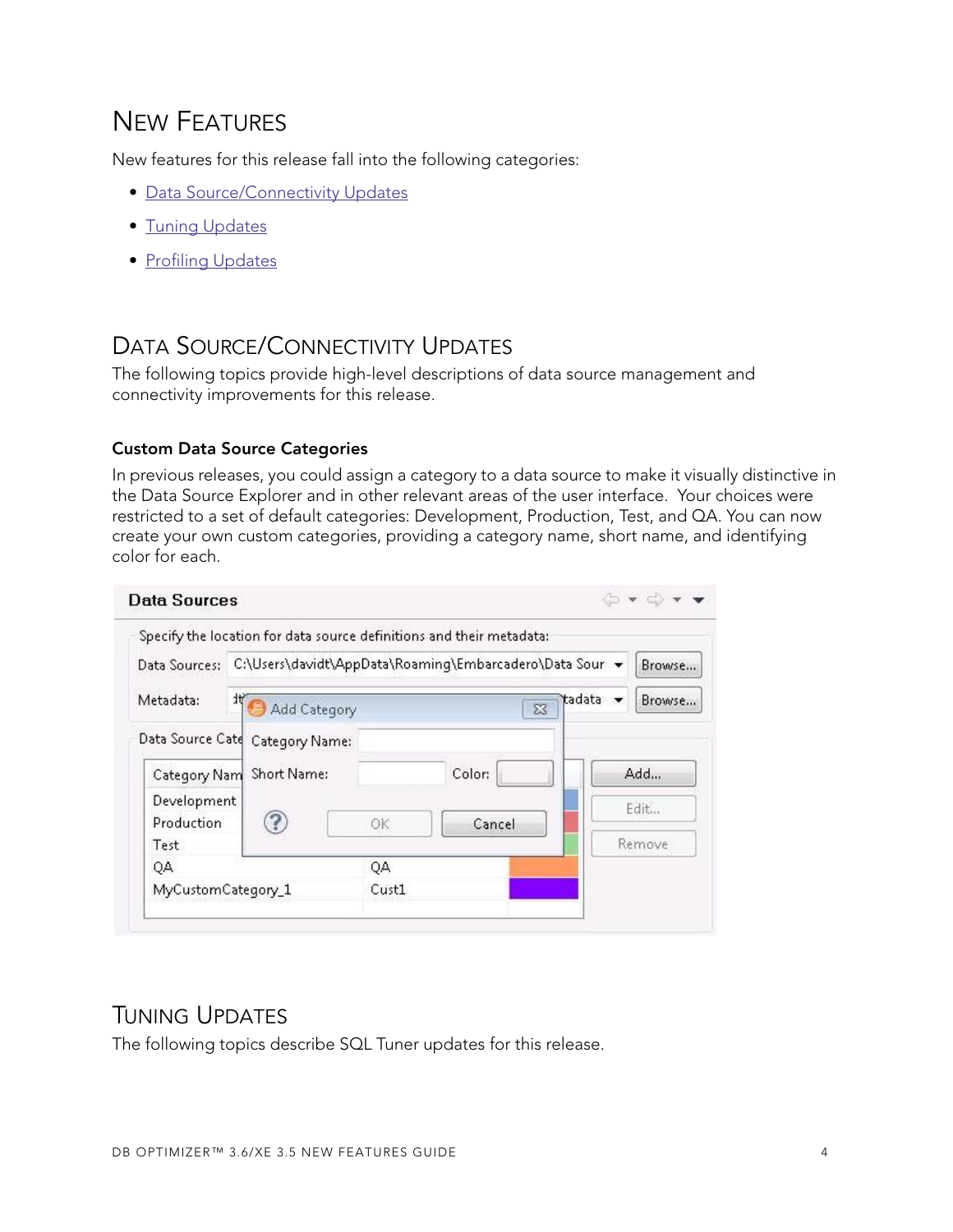Y

#### **New Sub-tabs Available from the SQL Server Analysis Tab**

Previously only available for Oracle, **Table Statistics** and **Column Statistics and Histograms** tabs are now available when tuning against SQL Server data sources. The **Table Statistics** tab lets you view current table statistics settings as well as manually perform tasks such as updating statistics.

#### E Index Analysis | I Table Statistics | E Column Statistics And Histograms | I Plan Guides

| View table statistics              |                          |                |                     |   |  |
|------------------------------------|--------------------------|----------------|---------------------|---|--|
| «                                  | <b>Statistics</b>        |                |                     |   |  |
| <b>Automatic Create Statistics</b> | Automatic Upe Statistics | Number of Rows | Number of s Sampled |   |  |
| .ON                                | ON                       | 296            | 296                 | Ξ |  |
| .ON                                | ON                       |                |                     |   |  |
| .ON                                | ON                       | 16             | 16                  |   |  |
| ON                                 | ON                       | 290            | 290                 |   |  |
|                                    | Ш                        |                |                     |   |  |

The C**olumn Statistics and Histograms** tab lets you view column statistics and identify histogram candidates.

|      |                        |       |                   | iii   Index Analysis   11   Table Statistics   11    Column Statistics And Histograms          Plan Guides |              |            |   |
|------|------------------------|-------|-------------------|------------------------------------------------------------------------------------------------------------|--------------|------------|---|
|      | View column statistics |       |                   |                                                                                                            |              |            |   |
|      |                        |       | <b>Statistics</b> |                                                                                                            |              |            |   |
| Rows | Rows Sampled           | Steps | Density           | Average key length                                                                                         | String Index | Filter Exp |   |
| 296  | 296                    |       | 0.0               | 15.0 NO                                                                                                    |              |            | Ξ |
| 290  | 290                    | 146   | 1.0               |                                                                                                            | 4.0 NO       |            |   |
| ₹    | ₹                      | C.    | 1 <sub>0</sub>    |                                                                                                            | $10$ NO      |            |   |
| 296  | 296                    | 14    | 015384616         | $150$ NO                                                                                                   |              |            |   |
|      |                        |       |                   | Ш                                                                                                          |              |            |   |

In addition, you can now view any plan guides existing on a server for statements being tuned. The new **Plan Guide** tab also lets you enable/disable, delete, and edit service plans.

#### E Index Analysis | 13 Table Statistics | E Column Statistics And Histograms | 13 Plan Guides

| Enabled | Drop | Name             | Statement             |     | <b>Type</b> |
|---------|------|------------------|-----------------------|-----|-------------|
| ☑       |      | TUNER_PLAN_GUIDE | SELECT  edh.[ShiftID] | SQL |             |
|         |      |                  |                       |     |             |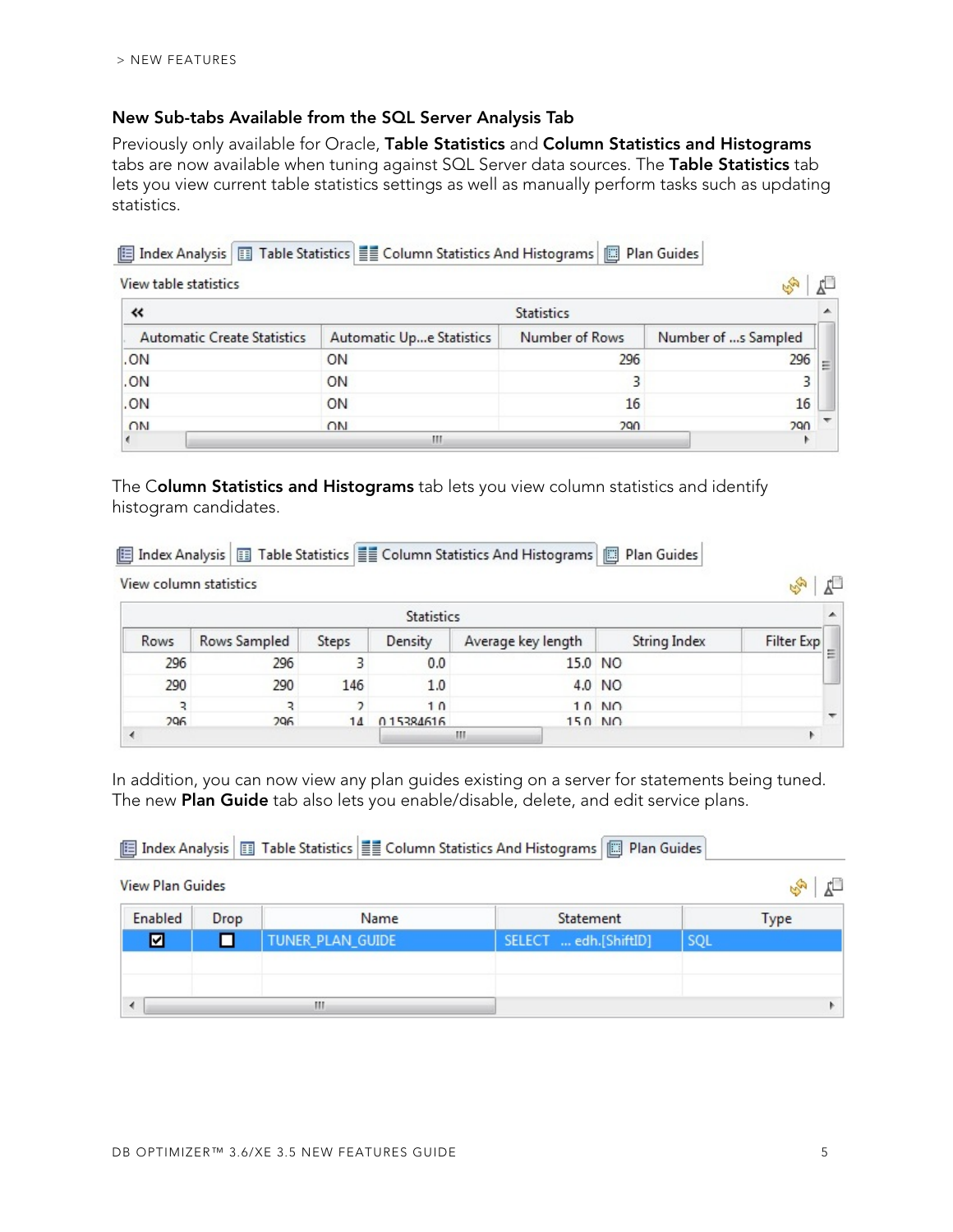#### **DB2 9.7 Execution Statistics**

When tuning against a DB2 9.7 datasource, the **Generated Cases** area of the **Overview** tab now includes an additional set of execution statistics gathered for the suggested cases.

| <b>Other Execution Statistics</b><br>« |                                             |      |              |       |           |               |
|----------------------------------------|---------------------------------------------|------|--------------|-------|-----------|---------------|
| <b>Physical Reads</b>                  | Logical Reads   CPU Time (s)   Direct Reads |      |              | Sorts | Sort Time | Sorts  rflows |
| 67                                     |                                             | 0.07 | $\mathbf{0}$ | 20    | 0         | 0             |
| 24                                     |                                             | 0.00 | $\Omega$     |       |           |               |
| 62                                     |                                             | 0.07 | $\mathbf{0}$ | Δ     | 15625     | $\mathbf 0$   |
| 62                                     |                                             | 0.07 | $\Omega$     |       | 15625     | $\mathbf{0}$  |
| 62                                     |                                             | 0.07 | $\mathbf{0}$ |       | 0         | 0             |
|                                        |                                             |      |              |       |           |               |

#### **Oracle Database Links Support**

In previous releases, attempting to tune a statement containing a DBLink reference generated an error. While a warning is still generated, you can now execute and generate cases for transformations, SQL rewrites, and hints that do not rely on column, index, or primary key information.

#### **Oracle OPTIMIZER\_FEATURES\_ENABLE Hint**

This hint lets you enable Optimizer features for a specified Oracle release.

#### **Oracle 11g R1 and R2 Hints**

The following table lists Oracle 11g r1 AND r2 hints, newly available for this release:

| <b>Hint</b>                | Description                                                                                               |
|----------------------------|-----------------------------------------------------------------------------------------------------------|
| <b>BIND_AWARE</b>          | Makes the cursor aware of bind values.                                                                    |
| IGNORE_ROW_ON_DUPKEY_INDEX | Attempts to insert duplicate key values are silently ignored, rather than<br>causing an ORA-0001 error.   |
| <b>INDEX RS ASC</b>        | Instructs the optimizer to perform an ascending index range scan for<br>the specified table.              |
| INDEX_RS_DESC              | Instructs the optimizer to perform a descending index range scan for<br>the specified table.              |
| <b>NO BIND AWARE</b>       | Disables bind peeking for the current query.                                                              |
| NO_RESULT_CACHE            | Disables caching of results for the current query.                                                        |
| NO_STATEMENT_QUEUING       | Lets a statement bypass the parallel statement queue regardless of the<br>PARALLEL_DEGREE_POLICY setting. |
| NO_USE_INVISIBLE_INDEXES   | Makes invisible indexes unusable by the current query.                                                    |
| <b>STATEMENT QUEUING</b>   | Lets a statement bypass the parallel statement queue regardless of the<br>PARALLEL_DEGREE_POLICY setting. |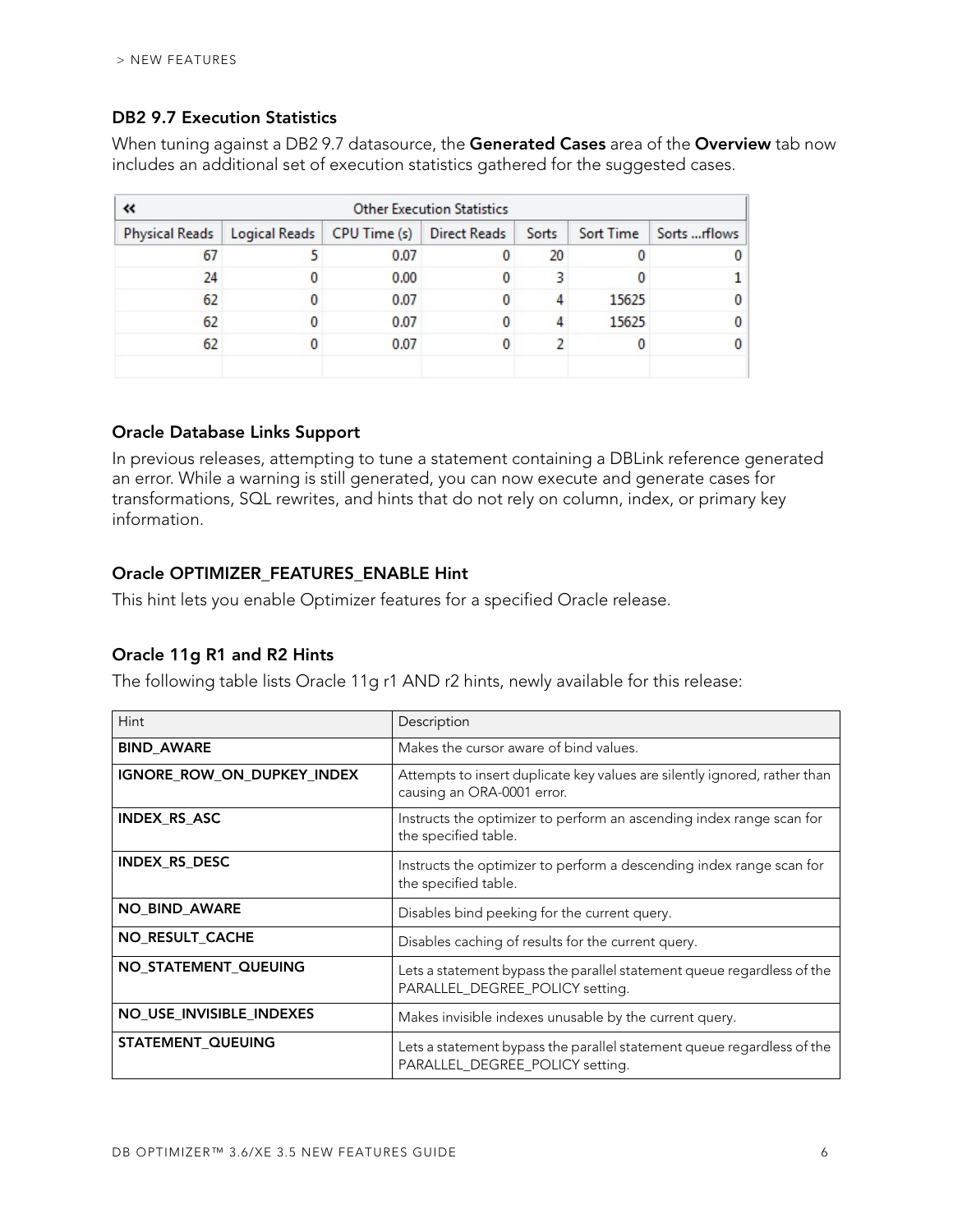| Hint                  | Description                                                                                                                                    |
|-----------------------|------------------------------------------------------------------------------------------------------------------------------------------------|
| <b>RESULT CACHE</b>   | Caches the result set of the current query, ensuring that another ses-<br>sion issuing the same query will be returned results from the cache. |
| USE INVISIBLE INDEXES | Makes invisible indexes unusable by the current query.                                                                                         |

#### **Oracle 10g R2 Hints**

The following table lists the Oracle 10g r2 hints, newly available for this release:

| Hint                      | Description                                                                                                       |
|---------------------------|-------------------------------------------------------------------------------------------------------------------|
| NATIVE_FULL_OUTER_JOIN    | A directive that instructs the optimizer to use native full outer join.                                           |
| NO_NATIVE_FULL_OUTER_JOIN | A directive that instructs the optimizer to exclude the native execution<br>method when joining specified tables. |
| NO_USE_HASH_AGGREGATION   | A directive that disables hash aggregation.                                                                       |
| NO_XML_DML_REWRITE        | A directive that explicitly disables XML DML operator rewrite.                                                    |
| PRECOMPUTE SUBQUERY       | A directive that instructs the optimizer to execute the subquery before<br>executing the outer query.             |
| USE HASH AGGREGATION      | A directive that enables hash aggregation.                                                                        |

#### **SQL Server MERGE statement support and Related Hints**

You can now tune MERGE statements against SQL Server 2008 and higher data sources. In addition, the following related hints are available:

| Hint      | Description                                                                                                |
|-----------|------------------------------------------------------------------------------------------------------------|
| FORCESCAN | Forces the optimizer to use an index scan operation as<br>the access path to the referenced table or view. |
| FORCESEEK | Forces the optimizer to use an index seek operation as<br>the access path to the referenced table or view. |

## <span id="page-6-0"></span>PROFILING UPDATES

The following topics describe SQL Profiler updates for this release.

#### **Oracle Procedures Load details**

When profiling against an Oracle (10g or higher) data source, the **Top Activity** area and the **Profiling Details** pane now have dedicated **Procedures** tabs that provide information about the procedures load on the data source.